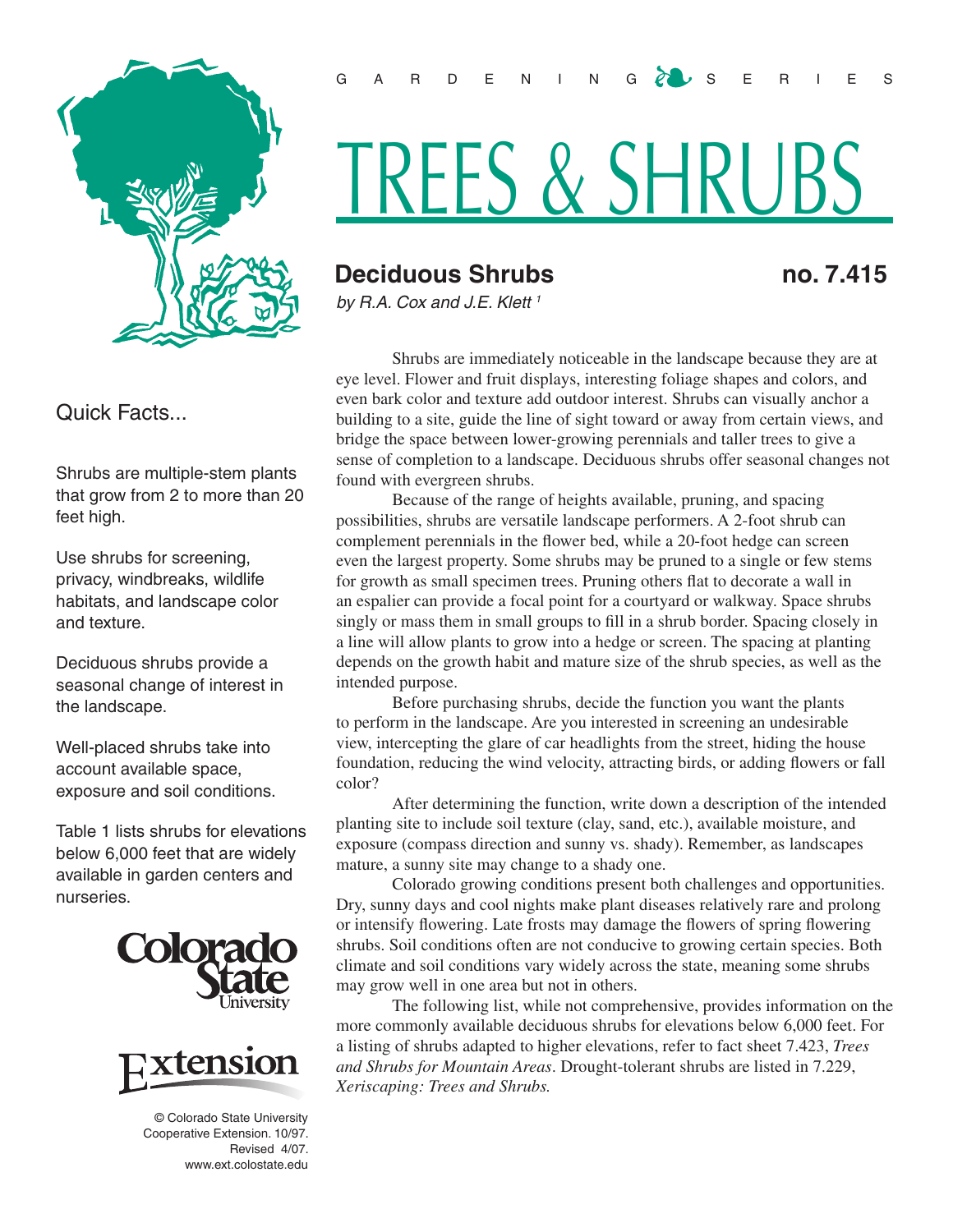## **Table 1: Most commonly available shrubs for elevations below 6,000 feet.**

|                                                                                         | Soil                         |                   | <b>Flower Color</b> <sup>c</sup>                        |                    | Fall           |                                                            |  |  |
|-----------------------------------------------------------------------------------------|------------------------------|-------------------|---------------------------------------------------------|--------------------|----------------|------------------------------------------------------------|--|--|
| <b>Plant Name</b>                                                                       | <b>Moisture</b> <sup>a</sup> | <b>Exposure</b> b | and Month                                               | Fruit <sup>d</sup> | Colore         | <b>Comments</b>                                            |  |  |
|                                                                                         |                              |                   | <b>SMALL SHRUBS</b> (less than 4 feet high when mature) |                    |                |                                                            |  |  |
| Berberis thunbergii atropurpurea<br>Purpleleaf Japanese barberry                        | L-M                          | S-PSh             | N <sub>1</sub>                                          | R                  | R-Pu           | Reddish-purple foliage.                                    |  |  |
| 'Crimson Pygmy'<br>Caryopteris spp.                                                     | L-M                          | S-PSh             | <b>BI-P/7-9</b>                                         | Tan                | N <sub>1</sub> | Cut back in late winter.                                   |  |  |
| Blue mist spirea<br>Cornus sericea 'Kelseyi'                                            | H                            | S-PSh             | N <sub>1</sub>                                          | ΝI                 | R-Pu           | Mounded; red stems.                                        |  |  |
| Kelsey dogwood<br>Cotoneaster apiculatus<br>Cranberry cotoneaster                       | M                            | S-PSh             | P/5                                                     | R                  | $\mathsf{R}$   | Mounded habit.                                             |  |  |
| Hydrangea arborescens<br>Hydrangea                                                      |                              |                   |                                                         |                    |                |                                                            |  |  |
| 'Annabelle'                                                                             | M-H                          | Sh-PSh            | $W/7-9$                                                 | ΝI                 | ΝI             | Large, showy flowers.                                      |  |  |
| Hypericum kalmianum<br>Hypericum (St.John's-wort)                                       | L-M                          | S-PSh             | $Y/7 - 9$                                               | ΝI                 | O-Pu           | Blue-green foliage; hardier.                               |  |  |
| 'Hidcote'                                                                               | M                            | S-PSh             | $Y/7-9$                                                 | ΝI                 | ΝI             | Cut back to ground in fall.                                |  |  |
| Ligustrum vulgare 'Lodense'<br>Privet, 'Lodense'<br>Lonicera spp.                       | L-M                          | S-Sh              | $W/6-7$                                                 | B                  | N <sub>1</sub> | Dark green foliage held late.                              |  |  |
| Honeysuckle                                                                             |                              |                   |                                                         |                    |                |                                                            |  |  |
| 'Emerald Mound'                                                                         | M                            | S-Sh              | $W/5-6$                                                 | R                  | ΝI             | Mounded habit.                                             |  |  |
| 'Miniglobe'                                                                             | M                            | S-Sh              | $W/5-6$                                                 | R                  | N <sub>l</sub> | Hardy, compact.                                            |  |  |
| 'Clavey's Dwarf'                                                                        | M                            | S-Sh              | $W/5-6$                                                 | R                  | ΝI             | Good hedge.                                                |  |  |
| Potentilla fruticosa<br>Potentilla (shrubby cinquefoil)                                 | L-M                          | S-PSh             | Y-W/6-9                                                 | <b>NI</b>          | ΝI             | Compact, rounded.                                          |  |  |
| 'Abbotswood'                                                                            |                              |                   | W                                                       |                    |                | Spreading.                                                 |  |  |
| 'Coronation Triumph'                                                                    |                              |                   | <b>Bright Y</b><br>Golden Y                             |                    |                | Upright.                                                   |  |  |
| 'Gold Drop'<br>'Jackmannii'                                                             |                              |                   | Deep Y                                                  |                    |                | Compact.<br>Upright.                                       |  |  |
| 'Katherine Dykes'                                                                       |                              |                   | Light Y                                                 |                    |                | Spreading.                                                 |  |  |
| Ribes alpinum<br>Alpine currant                                                         | L-M                          | S-Sh              | N <sub>1</sub>                                          | ΝI                 | Y              | Good for hedge.                                            |  |  |
| Rhus aromatica 'Grow-low'<br>'Grow-low' sumac                                           | L-M                          | S-PSh             | $Y/3-4$                                                 | R                  | R-Pu           | Vigorous, widespreading.                                   |  |  |
| Spiraea x bumalda<br>Bumald spirea<br>'Anthony Waterer'                                 | M-H                          | S-PSh             | $P-Pu/6-8$<br>R-rose                                    | ΝI                 | Br-Pu          | Spreading, flat-topped.                                    |  |  |
| 'Froebelii'                                                                             |                              |                   | P                                                       |                    |                | Slightly taller.                                           |  |  |
| 'Goldflame'                                                                             |                              |                   | P                                                       |                    | R-O            | Yellow-green foliage.                                      |  |  |
| Spiraea japonica 'Little Princess'<br>'Little Princess' spirea                          | M                            | S-PSh             | $P/6-7$                                                 | ΝI                 | Br             | Delicate, mounded.                                         |  |  |
| Symphoricarpos x chenaultii<br>Hancock coralberry                                       | M                            | S-PSh             | N <sub>l</sub>                                          | $R-P$              | N <sub>1</sub> | Blue-green leaves; persistent fruit;<br>lower growth.      |  |  |
| <b>MEDIUM SHRUBS</b> (4-6 feet high when mature)                                        |                              |                   |                                                         |                    |                |                                                            |  |  |
| Aronia melanocarpa                                                                      | $M-H$                        | S-PSh             | $W/5-6$                                                 | B                  | O-R            | Glossy green foliage.                                      |  |  |
| <b>Black chokeberry</b>                                                                 |                              |                   |                                                         |                    |                |                                                            |  |  |
| Berberis thunbergii<br>Berberis thunbergii atropurpurea<br>Purpleleaf Japanese barberry | $L-M$                        | S-PSh             | N <sub>l</sub>                                          | R                  | O-R<br>P-R     | Spiny; hedges or barrier.<br>Reddish-purple foliage.       |  |  |
| 'Rose Glow'                                                                             |                              |                   | R                                                       |                    |                | Pink blotches on leaves.                                   |  |  |
| Buddleia davidii<br>Butterfly bush                                                      | M                            | S-PSh             | $L/6-7$                                                 | N <sub>1</sub>     | <b>NI</b>      | Cut back in late winter.                                   |  |  |
| Euonymus alatus 'Compacta'<br>Dwarf burning bush                                        | M                            | S-Sh              | N <sub>l</sub>                                          | P/O                | R              | Slightly winged twigs.                                     |  |  |
| Chaenomeles speciosa<br>Flowering quince                                                | M                            | S-PSh             | <b>R/P/W/4</b>                                          | Υ                  | N <sub>l</sub> | Spiny stems; large fruit only occasionally.                |  |  |
| Cornus sericea 'Isanti'<br>'Isanti' dogwood                                             | $M-H$                        | S-PSh             | $W/5-6$                                                 | W                  | R-Pu           | Red twigs; compact habit.                                  |  |  |
| Ligustrum x vicaryi<br>Golden vicary privet                                             | M                            | S                 | $W/6-7$                                                 | ΝI                 | NI             | May show winter dieback.                                   |  |  |
| Perovskia atriplicifolia<br>Russian sage                                                | L                            | S                 | L-Pu/7-9                                                | ΝI                 | <b>NI</b>      | Very small, fine leaves; cut back to 6"<br>in late winter. |  |  |
| Philadelphus coronarius 'Aureus'<br>Golden mockorange                                   | M-H                          | S                 | $W/5-6$                                                 | ΝI                 | NI             | Yellow foliage all season.                                 |  |  |
| Prunus x cistena<br>Cistena plum (purpleleaf sand cherry)                               | M                            | S-PSh             | $P/5-6$                                                 | B-Pu               | Pu             | Purple foliage all season.                                 |  |  |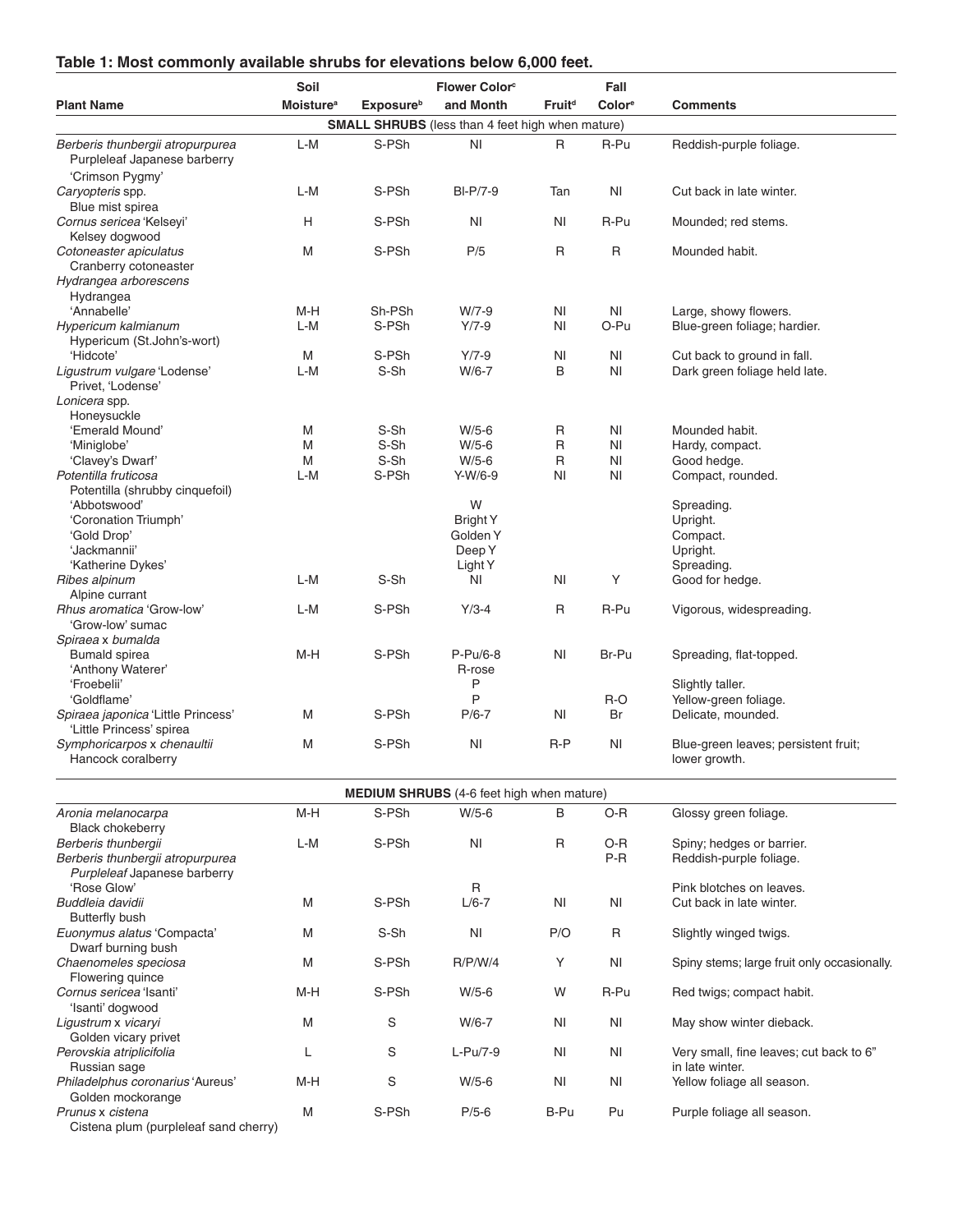|  |  |  | Table 1, continued: Most commonly available shrubs for elevations below 6,000 feet. |  |  |
|--|--|--|-------------------------------------------------------------------------------------|--|--|
|  |  |  |                                                                                     |  |  |

|                                                            | Soil                         |                              | <b>Flower Color</b> <sup>c</sup>                           |                    | Fall               |                                      |
|------------------------------------------------------------|------------------------------|------------------------------|------------------------------------------------------------|--------------------|--------------------|--------------------------------------|
| <b>Plant Name</b>                                          | <b>Moisture</b> <sup>a</sup> | <b>Exposure</b> <sup>b</sup> | and Month                                                  | Fruit <sup>d</sup> | Color <sup>e</sup> | <b>Comments</b>                      |
| Prunus glandulosa                                          | M                            | S                            | $P/4-5$                                                    | N <sub>1</sub>     | N <sub>1</sub>     | Flowers precede leaves.              |
| Dwarf flowering almond                                     |                              |                              |                                                            |                    |                    |                                      |
| 'Alba'                                                     |                              |                              | W                                                          |                    |                    | Single flowers.                      |
| 'Rosea Plena'                                              |                              |                              | P                                                          |                    |                    | Double flowers.                      |
| Rhus trilobata                                             | L                            | S-PSh                        | Y/4                                                        | R                  | $Y-O-R$            | Native; pungent foliage.             |
| Threeleaf sumac (skunkbush)                                |                              |                              |                                                            |                    |                    |                                      |
| Ribes aureum                                               | L-M                          | S-PSh                        | $Y/4-5$                                                    | B                  | R-Pu               | Native; fragrant flowers             |
| Golden currant                                             |                              |                              |                                                            |                    |                    |                                      |
| Salix purpurea nana                                        | M-H                          | S-PSh                        | ΝI                                                         | ΝI                 | ΝI                 | Fine texture; needs winter moisture. |
| Dwarf arctic willow                                        |                              |                              |                                                            |                    |                    |                                      |
| Spiraea x vanhouttei                                       | L-M                          | S-PSh                        | $W/5-6$                                                    | ΝI                 | Br                 | Graceful, arching habit.             |
| Vanhoutte spirea                                           |                              |                              |                                                            |                    |                    |                                      |
| Symphoricarpos albus                                       | L-M                          | S-PSh                        | P-W/6-7                                                    | W                  | N <sub>1</sub>     | Very adaptable.                      |
| Snowberry                                                  |                              |                              |                                                            |                    |                    |                                      |
| Syringa meyeri 'Palibin'                                   | L-M                          | S-PSh                        | $L-P/5-6$                                                  | N <sub>l</sub>     | ΝI                 | Rounded, dense habit.                |
| Lilac, dwarf Korean                                        |                              |                              |                                                            |                    |                    |                                      |
| Syringa patula 'Miss Kim'                                  | L-M                          | S                            | $BI-L/5-6$                                                 | <b>NI</b>          | R-Pu               | Rounded, dense habit.                |
| 'Miss Kim' lilac                                           |                              |                              |                                                            |                    |                    |                                      |
| Viburnum opulus 'Compactum'                                | M-H                          | S-PSh                        | $W/5-6$                                                    | R                  | ΝI                 | Showy, persistent fruit.             |
| Compact European cranberrybush viburnum                    |                              |                              |                                                            |                    |                    |                                      |
| Viburnum trilobum 'Compactum'                              | M-H                          | S-PSh                        | ΝI                                                         | ΝI                 | R                  | Dense, rounded.                      |
| Compact American cranberrybush viburnum<br>Weigela florida | M                            | S-PSh                        | $P/5-6$                                                    | ΝI                 | N <sub>1</sub>     | Trumpet-shaped flowers.              |
|                                                            |                              |                              |                                                            |                    |                    |                                      |
| Weigela<br>'Java Red'                                      |                              |                              | P-R                                                        |                    |                    | Bronze-red foliage.                  |
| 'Vanicek'                                                  |                              |                              | R                                                          |                    |                    |                                      |
|                                                            |                              |                              |                                                            |                    |                    |                                      |
|                                                            |                              |                              | <b>LARGE SHRUBS</b> (greater than 6 feet tall when mature) |                    |                    |                                      |
| Amelanchier spp.                                           | M                            | S-PSh                        | $W/4-5$                                                    | R-Pu               | <b>YOR</b>         | Shrub or small tree.                 |
| Serviceberry (Juneberry)                                   |                              |                              |                                                            |                    |                    |                                      |
| Caragana arborescens                                       | L                            | S                            | Y/5                                                        | N <sub>l</sub>     | Υ                  | Very adaptable.                      |
| Siberian peashrub<br>Cornus sericea                        | M-H                          | S-PSh                        | $W/5-6$                                                    | W-BI               | R-Pu               | Red stems in winter.                 |
| Redtwig dogwood                                            |                              |                              |                                                            |                    |                    |                                      |
| 'Baileyi'                                                  |                              |                              |                                                            | W-BI               |                    | Red stems in winter.                 |
| 'Flaviramea' (yellowtwig dogwood)                          |                              |                              |                                                            | W-BI               |                    | Yellow stems in winter.              |
| Cotinus coggygria                                          | M                            | S-PSh                        | P-W/7                                                      | NI                 | Pu-O               | Flowers like "pink smoke."           |
| Smoketree                                                  |                              |                              |                                                            |                    |                    |                                      |
| 'Royal Purple'                                             |                              |                              |                                                            |                    |                    | Purple leaves; less hardy.           |
| 'Nordine'                                                  |                              |                              |                                                            |                    |                    | Purple leaves; hardier.              |
| Cotoneaster acutifolia                                     | L-M                          | S-PSh                        | N <sub>1</sub>                                             | В                  | R-O                | Screening or hedge use.              |
| Peking cotoneaster                                         |                              |                              |                                                            |                    |                    |                                      |
| Euonymus alatus                                            | M                            | S-Sh                         | ΝI                                                         | P/R/O              | R                  | Winged stems; pink fruit.            |
| Burning bush (winged euonymus)                             |                              |                              |                                                            |                    |                    |                                      |
| Euonymus europaeus                                         | M                            | S-Sh                         | ΝI                                                         | R-Pu/O             | R-Pu               | Shrub or small tree.                 |
| Spindletree (European euonymus)                            |                              |                              |                                                            |                    |                    |                                      |
| Forsythia spp.                                             | M                            | S                            | $Y/3-4$                                                    | N <sub>1</sub>     | Y-Pu               |                                      |
| Forsythia                                                  |                              |                              |                                                            |                    |                    |                                      |
| 'Meadowlark'                                               |                              |                              |                                                            |                    |                    | Hardy flower buds.                   |
| 'Northern Gold'                                            |                              |                              |                                                            |                    |                    | Smaller; flower buds hardy.          |
| 'Northern Sun'                                             |                              |                              |                                                            |                    |                    | Flower buds hardy.                   |
| Hibiscus syriacus                                          | M                            | S-PSh                        | $V/7 - 8$                                                  | ΝI                 | NI                 | Showy, late flowers.                 |
| Rose-of-Sharon (shrub althea)                              |                              |                              |                                                            |                    |                    |                                      |
| Hydrangea paniculata 'Grandiflora'                         | M-H                          | S-PSh                        | $W/7-8$                                                    | <b>NI</b>          | ΝI                 | Large flower clusters.               |
| PeeGee hydrangea                                           |                              |                              |                                                            |                    |                    |                                      |
| Kolkwitzia amabilis<br>Beautybush                          | L-M                          | S-PSh                        | $P/5-6$                                                    | N <sub>l</sub>     | Br                 | Shredding bark; coarse.              |
| Ligustrum vulgare 'Cheyenne'                               | M                            | S-PSh                        | W/6-7                                                      | B                  | N <sub>l</sub>     | If sheared, no flowers or fruit.     |
| Cheyenne privet                                            |                              |                              |                                                            |                    |                    |                                      |
| Lonicera korolkowii                                        | L-M                          | S                            | P/5                                                        | R                  | ΝI                 | Resistant to aphids.                 |
| <b>Blueleaf honeysuckle</b>                                |                              |                              |                                                            |                    |                    |                                      |
| Lonicera tatarica                                          |                              |                              |                                                            |                    |                    |                                      |
| Honeysuckle, Tatarian                                      |                              |                              |                                                            |                    |                    |                                      |
| 'Arnold Red'                                               | L-M                          | S-PSh                        | R/5                                                        | R                  | NI                 | Some resistance to aphids.           |
| Philadelphus x virginalis                                  | M-H                          | S-PSh                        | $W/5-6$                                                    | ΝI                 | ΝI                 | Fragrant flowers; coarse.            |
| Mockorange                                                 |                              |                              |                                                            |                    |                    |                                      |
| Physocarpus opulifolius                                    | M                            | S                            | $W/5-6$                                                    | ΝI                 | Y-O                | Shreddy bark; adaptable.             |
| Common ninebark                                            |                              |                              |                                                            |                    |                    |                                      |
| 'Dart's Golden'                                            |                              |                              |                                                            |                    |                    | Yellowish-green foliage.             |
| 'Luteus'                                                   |                              |                              |                                                            |                    |                    | Golden yellow foliage.               |